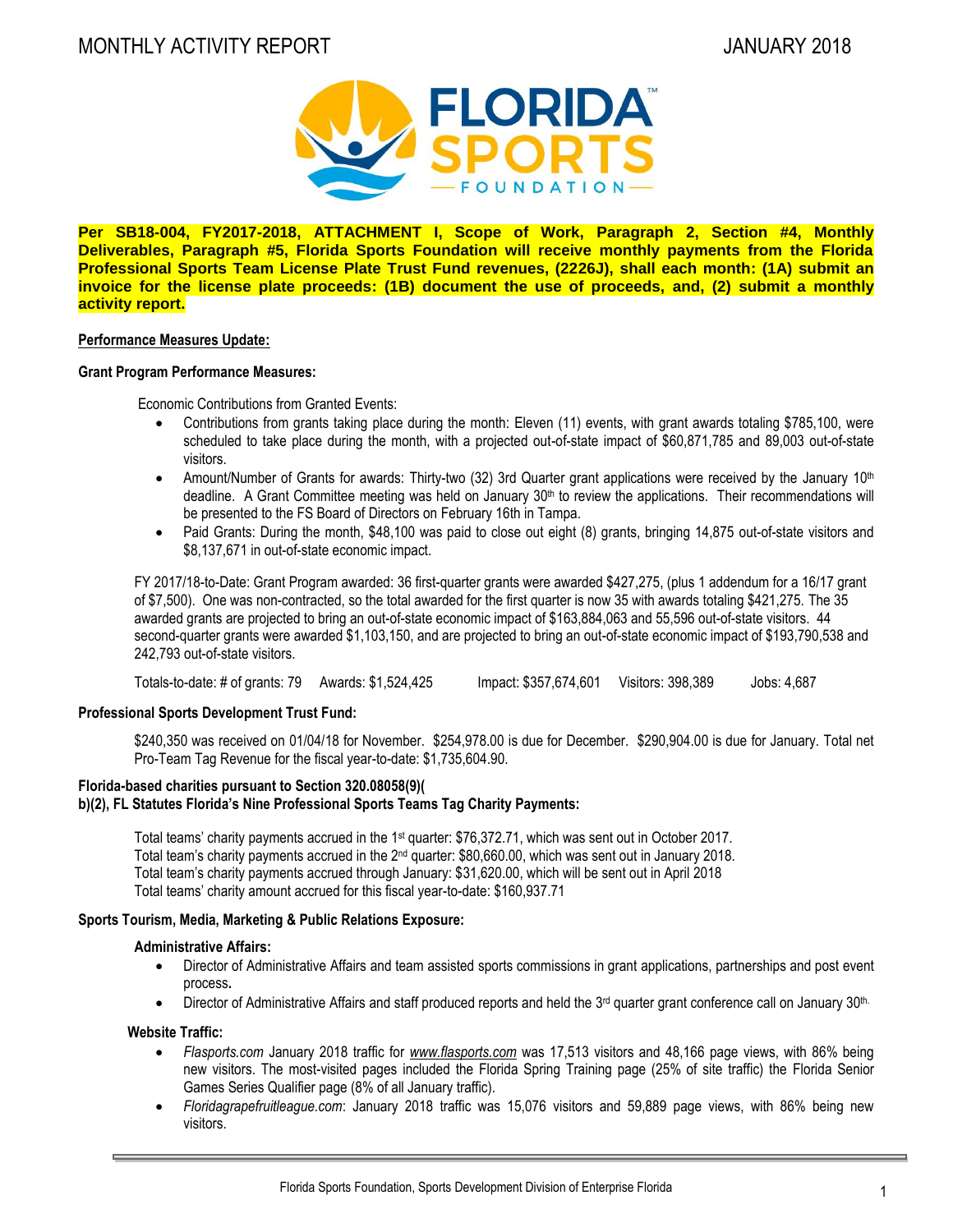# **Social Media:**

- *@Fla\_Sports Twitter* activity created over 10,800 impressions. *@FlaSpringTrain Twitter* activity during the month of December created 14,800 impressions.
- The Florida Sports Foundation Facebook page reached nearly 3,500 users with 12 posts during the month of January. The Florida Senior Games Facebook page posts reached over 4,400 users with 11 posts.
- The Florida Spring Training Guide was posted on *Uberflip* on January 16 and was viewed over 2,500 times and downloaded over 400 times during the month of January.

# **Media Activity & Impressions:**

- Director of Communications worked with freelance writers for articles about the 2018 Florida Spring Training season.
- Director of Communications worked with statewide media on athlete follow up stories from 2017 Florida Senior Games.
- Director of Communications completed work on 2018 Florida Spring Training Guide and began distribution with delivery on January 20.
- Director of Communications sent out press release regarding the 2018 Governor's Baseball Dinner and promoted the event on the FSF social media outlets.
- Director of Communications secured Downs & St. Germain Research to conduct 2018 Florida Spring Training Economic Impact Survey.
- Director of Communications participated in Florida Tourism Day activities
- Director of Communications participated in Florida Senior Day activities and arranged television interview with a local senior athlete.
- Director of Communications attended the 2018 National Senior Games Association Conference in Albuquerque, New Mexico
- Director of Communications secured Governor's Letter of Support for Nathan Benderson Park bid for Under 23 World Rowing Championships
- Director of Communications participated in Capital City Senior Games Torch Run Ceremonies.
- Director of Communications worked with Major League Baseball Communications Office to secure Commissioner's appearance at the 2018 Governor's Baseball Dinner.
- Director of Communications reviewed the City of Dunedin Application for Spring Training Funding and delivered approved application to Department of Economic Opportunity.
- Director of Communications worked with Flamingo Magazine on advertisement for print and website for March issue promoting Florida Sports License Plates.

#### **Program Initiatives:**

- The President attended the USTA One Year Anniversary meeting.
- The President attended Senate committee meetings.
- The President met with VISIT Tallahassee staff.
- The President met with regional Sports Commissions in south Florida.
- The President made multiple facility site visits for SSG and FSG.
- The President attended VISIT Florida's Tourism Day.
- The President conducted a review of proposals and selected a vendor for the 2018 MLB economic impact study.
- The President participated in a PGA Tour with Governor Scott.
- The President attended several grant funded events.

#### **Amateur Sports:**

# **Sunshine State Games:**

- Marketing/Promotions:
	- 1. Staff announced the 2018 Sunshine State Games calendar.
	- 2. Staff is working with all sports directors, commissions and hosts informing them of staff changes and preparing for upcoming events.
- Events/Developments:
	- 1. Staff prepared for the 2018 SSG Dominoes tournament to be held at Somerset Prep Academy Charter on February 3, 2018.
	- 2. Staff visited two sites in Broward County for the upcoming SSG Water Polo Championships.<br>2. Staff visited the Florida Center Ice Center in Weslev Chapel for the upcoming SSG Figure SI
	- 3. Staff visited the Florida Center Ice Center in Wesley Chapel for the upcoming SSG Figure Skating Championships.
	- 4. Staff met with the Treasure Coast Sports Commission regarding future sites for SSG Lacrosse.